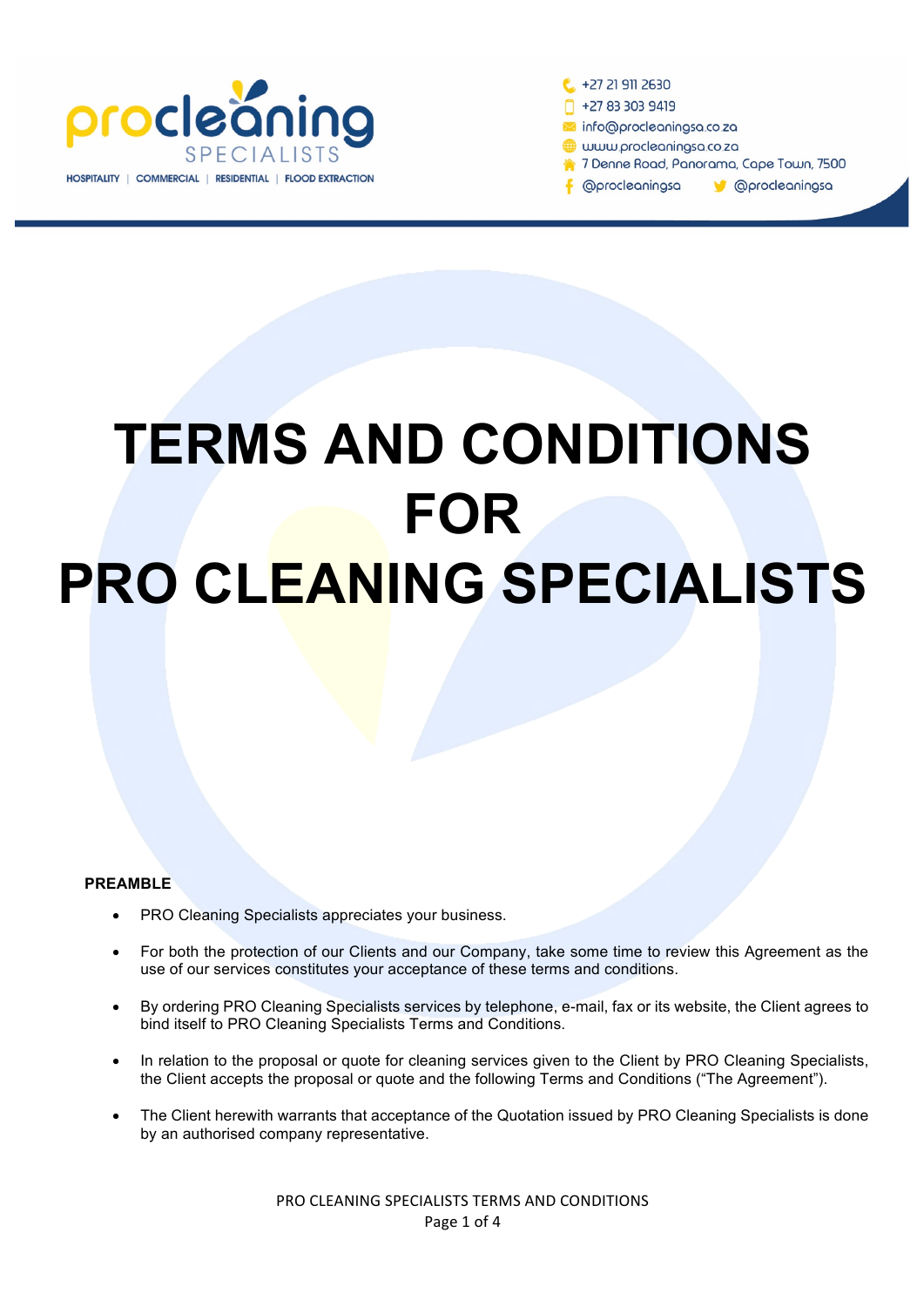#### **1. CLEANING SERVICES**

- **1.1** PRO Cleaning Specialists agrees to provide hospitality, residential and commercial cleaning services to the Client at an address specified by the Client.
- **1.2** Our cleaning service entails the following:
- **1.2.1** Pre and Post Occupational Cleaning and Preparation
- **1.2.2** Post Renovation/Building Cleaning
- **1.2.3** Window Cleaning
- 1.2.4 Office Cleaning Solutions<br>1.2.5 Post Construction Cleanin
- **Post Construction Cleaning**
- **1.2.6** Retail Cleaning Solutions
- **1.2.7** Educational Facility Cleaning
- **1.2.8** Post Event Cleaning
- **1.2.9** Housekeeping Solutions
- **1.2.10** On-site cleaning of curtains and blinds
- **1.2.11** Cleaning of ceilings
- **1.2.12** Dry Powder carpet cleaning, including Persians
- **1.2.13** Mattress Cleaning
- **1.2.14** Upholstery and chair cleaning
- **1.2.15** Master Guard Fabric Protection
- **1.2.16** Rug and mattress cleaning
- **1.2.17** Floor, tile grout cleaning and stripping and sealing of floors
- **1.2.18** Cleaning of Paving
- **1.2.19** Domestic cleaning (general household duties)
- **1.2.20** Vehicle Valet Service

**1.3** Other services as per the Client's request remains separate from the stipulated services.

- **1.4** PRO Cleaning Specialists offers a flood extraction service 24 (Twenty-Four) hours a day, 7 (Seven) days a week.
- **1.5** Our flood extraction service entails the following:
- **1.5.1** Flood damage caused by blocked drains, slow draining sinks, negligence, burst pipes, burst geyser and excessive rain
- **1.5.2** Extracting of flood water
- **1.5.3** Providing of Dehumidifiers and blowers

### **2 BOOKING**

- **2.1** The Client may make a booking either in person, by telephone, email and/or on the PRO Cleaning Specialists website.
- **2.2** Any price quoted by PRO Cleaning Specialists is based on the information provided by the Client. The quote is valid for a period of 14 (fourteen) days from date of quote.
- **2.3** All appointments must allow PRO Cleaning Specialists access to the property as well as running water and electricity.
- **2.4** PRO Cleaning Specialists have an arrival estimation of 30 minutes to the appointment time.

### **3 PAYMENT**

- **3.1** Payment is requested immediately on completion on the day of the cleaning service. Payment can be made either in cash and /or EFT on the completion of the service.
- **3.2** The Client agrees that if it/he/she fails to settle the account immediately after the services have been rendered and/or within 30(thirty) days thereafter PRO Cleaning Specialists has the right to mark the Client as a default payer with the relevant Credit Bureaus e.g. Trans Union ITC and Experian.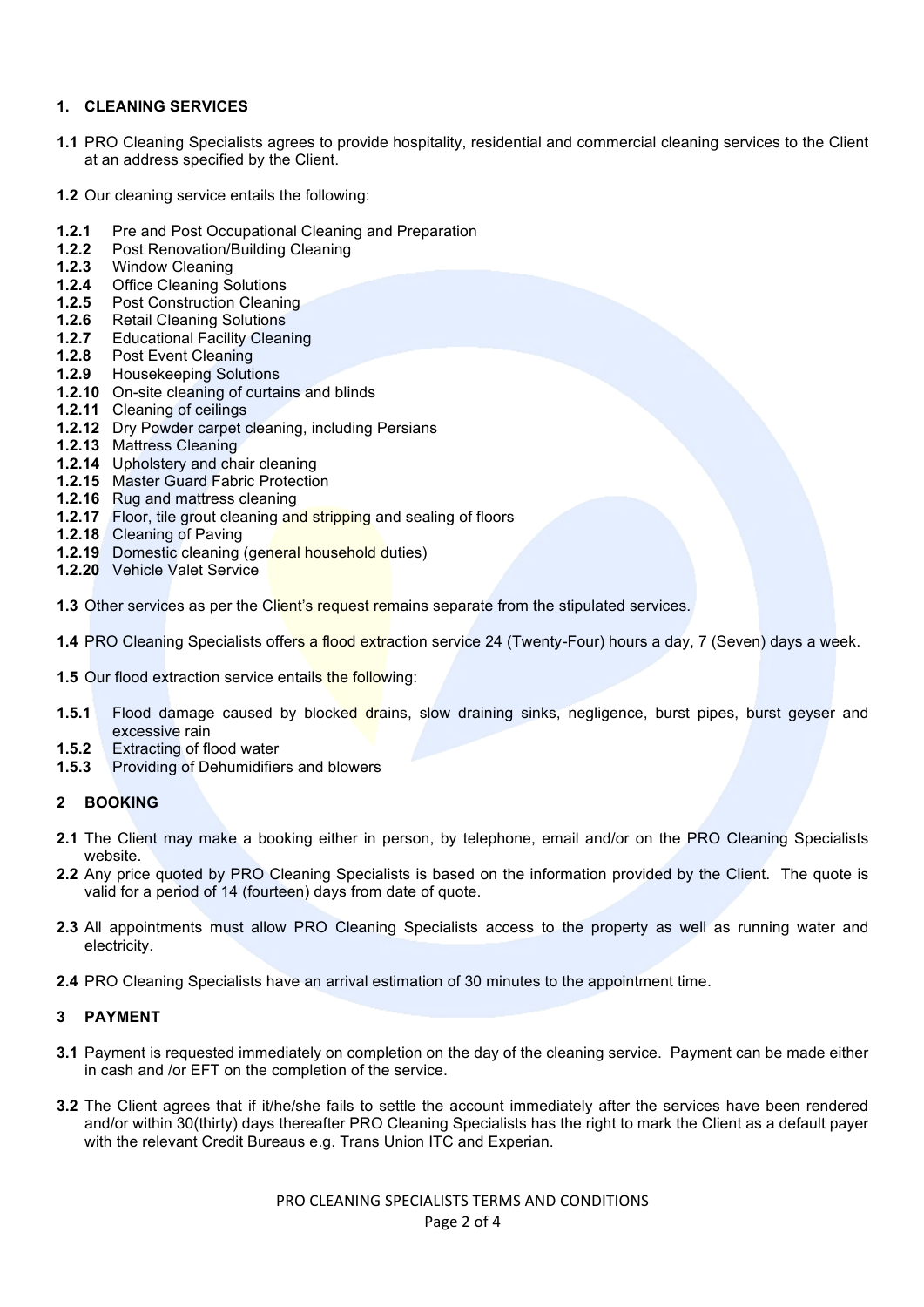**3.3** The Client shall be liable to PRO Cleaning Specialists for legal costs as between attorney and own Client in the event that the Client is breaching any term hereof and will be responsible for all Debt Collection necessary expenses as per the Debt Collectors Act 114 of 1998.

## **4 CANCELLATION**

- **4.1** The Client may cancel the scheduled cleaning job up to 24 hours prior to the agreed starting time.
- **4.2** The Client herewith agrees to pay 50% of the quote as cancellation fees if he/she cancels or changes the date/time less than 24 hours prior to the scheduled appointment time.
- **4.3** In the event that the Client does not provide unrestricted access to the premises the Client agrees to pay 50% of the quote provided as cancellation fee plus travel costs thereto.

### **5 THE SERVICE**

- **5.1** Before the commencement of the "work' the Client undertakes to do an inspection together with an employee of PRO Cleaning Specialists and will list all the broken and damaged items prior to work commencing.
- **5.2** PRO Cleaning Specialists will move couches, chairs and tables free of charge. Items heavier than 30 kilograms and furniture with electronics or breakables will either need to be moved ahead of time by the Client, failing which we will clean around it.
- **5.3** PRO Cleaning Specialists reserves the right not to continue with the job if at inspection, it is found that the material and/or item to be cleaned or treated is not suitable for cleaning or treatment.
- **5.4** The Client should take notice that there are many factors beyond the control of PRO Cleaning Specialists such as:
- **5.4.1** Fugitive dyes
- **5.4.2** Fugitive buckram
- **5.4.3** Water marking
- **5.4.4** Pile shading
- **5.4.5** Fugitive seat lining
- **5.4.6** Chemical reaction from previous cleaning materials and from foreign matters of various kinds;
- **5.4.7** Ingrained soil
- **5.4.8** Light fading
- **5.4.9** Shrinking, weak, tender, defective or deteriorated materials which disintegrate in the hands of careful workmen
- **5.3** It is therefore impossible for PRO Cleaning Specialists to guarantee that whilst in the process of delivery of its cleaning services as per the quote or proposal provided that harm and damage will not occur to the article or carpet or window or blinds, curtains etc. during the cleaning process.
- **5.4** The Client should appreciate that carpets will often not have a consistent appearance after cleaning by reason of differences in wear and tear. Sunlight will sometimes cause fading in areas of the carpet and cleaning cannot rectify this. Stains are not always visible before dirt is removed and it may not be possible to remove those stains completely.

### **6 POOR SERVICE, ACCIDENT, DAMAGE AND THEFT**

- **6.1** The Client accepts and understands that poor service, breakage, accidents, damage and theft must be reported within 24 hours of the service date. Failure to do so will entitle the Client to no refund to recovery cleaning.
- **6.2** PRO Cleaning Specialists may take up to two working days to respond to a complaint.
- **6.3** In the case of damage/accident/theft PRO Cleaning Specialists will try to repair/replace the item/s if it agrees that it caused the damage/accident and/or is responsible for theft.
- **6.4** The Client should take notice that the cost of the repair/replacement will not exceed the amount of R2 500.00.